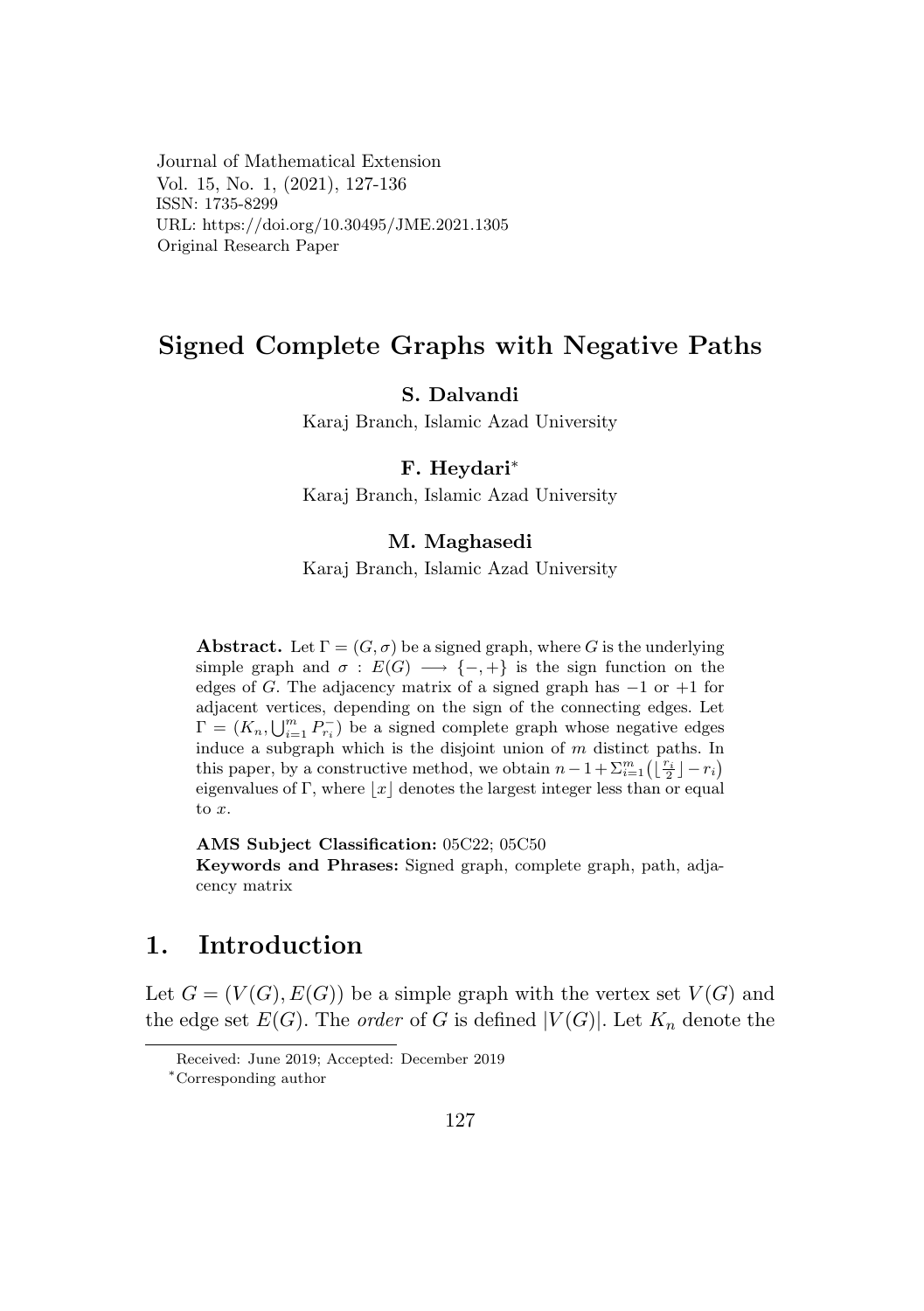complete graph of order *n*. We denote the path of order *r*, by  $P_r$ . The matrix  $J_{r \times s}$  is all-one matrix of size  $r \times s$ .

A *signed graph*  $\Gamma$  is an ordered pair  $(G, \sigma)$ , where  $G = (V(G), E(G))$  is a simple graph (called the *underlying graph*), and let  $\sigma : E(G) \longrightarrow \{-, +\}$ be a mapping defined on the edge set of *G*. Signed graphs were introduced by Harary [5] in connection with the study of theory of social balance in social psychology proposed by Heider [6]. The *adjacency matrix* of a signed graph  $\Gamma = (G, \sigma)$  is a square matrix  $A(\Gamma) = A(G, \sigma) = (a_{ij}^{\sigma}),$ where  $a_{ij}^{\sigma} = \sigma(v_i v_j) a_{ij}$  and  $A(G) = (a_{ij})$  is the adjacency matrix of *G*. The characteristic polynomial of a matrix *A* is denoted by  $\varphi(A)$ . If Γ is a signed graph, *ϕ*(Γ) denotes *ϕ*(*A*(Γ)). The eigenvalues of the adjacency matrix of a graph are often referred to as the eigenvalues of the graph. The spectrum of a signed graph  $\Gamma$  is the set of all eigenvalues of Γ along with their multiplicities. Let *m*(*λ*) denote the multiplicity of the eigenvalue  $\lambda$ . The spectrum of graphs, in particular, signed graphs has been studied extensively by many authors, for instance see [1, 3, 4].

Let  $(K_n, H^-)$  be a signed complete graph whose negative edges induce a subgraph *H*. In this paper, by a constructive method, we obtain  $n-r-$ 1+ $\lfloor \frac{r}{2} \rfloor$  eigenvalues of  $(K_n, P_r^-)$ , where  $\lfloor x \rfloor$  denotes the largest integer less than or equal to *x*. Next, we determine the characteristic polynomial of  $(K_n, P_r^-)$ , for  $2 \le r \le 8$ . Let  $(K_n, \bigcup_{i=1}^m P_{r_i}^-)$  be a signed complete graph whose negative edges induce a subgraph which is the disjoint union of *m* distinct paths. In the sequel, we find  $n-1+\sum_{i=1}^{m}(\lfloor \frac{r_i}{2} \rfloor - r_i)$  eigenvalues of  $(K_n, \bigcup_{i=1}^m P_{r_i}^-).$ 

2. Eigenvalues of  $(K_n, \bigcup_{i=1}^m P_{r_i}^-)$ 

In this section, we study the spectrum of  $(K_n, \bigcup_{i=1}^m P_{r_i}^-)$ . Before stating the main theorem, we need the following results.

**Theorem 2.1.** [7, Theorem 2.2] *Let*  $T_n(a, b, c)$  *be an*  $n \times n$  *tridiagonal matrix defined by*

$$
T_n(a,b,c) = \begin{bmatrix} a & c & \mathbf{0} \\ b & \ddots & \ddots & \vdots \\ \mathbf{0} & & b & a \end{bmatrix},
$$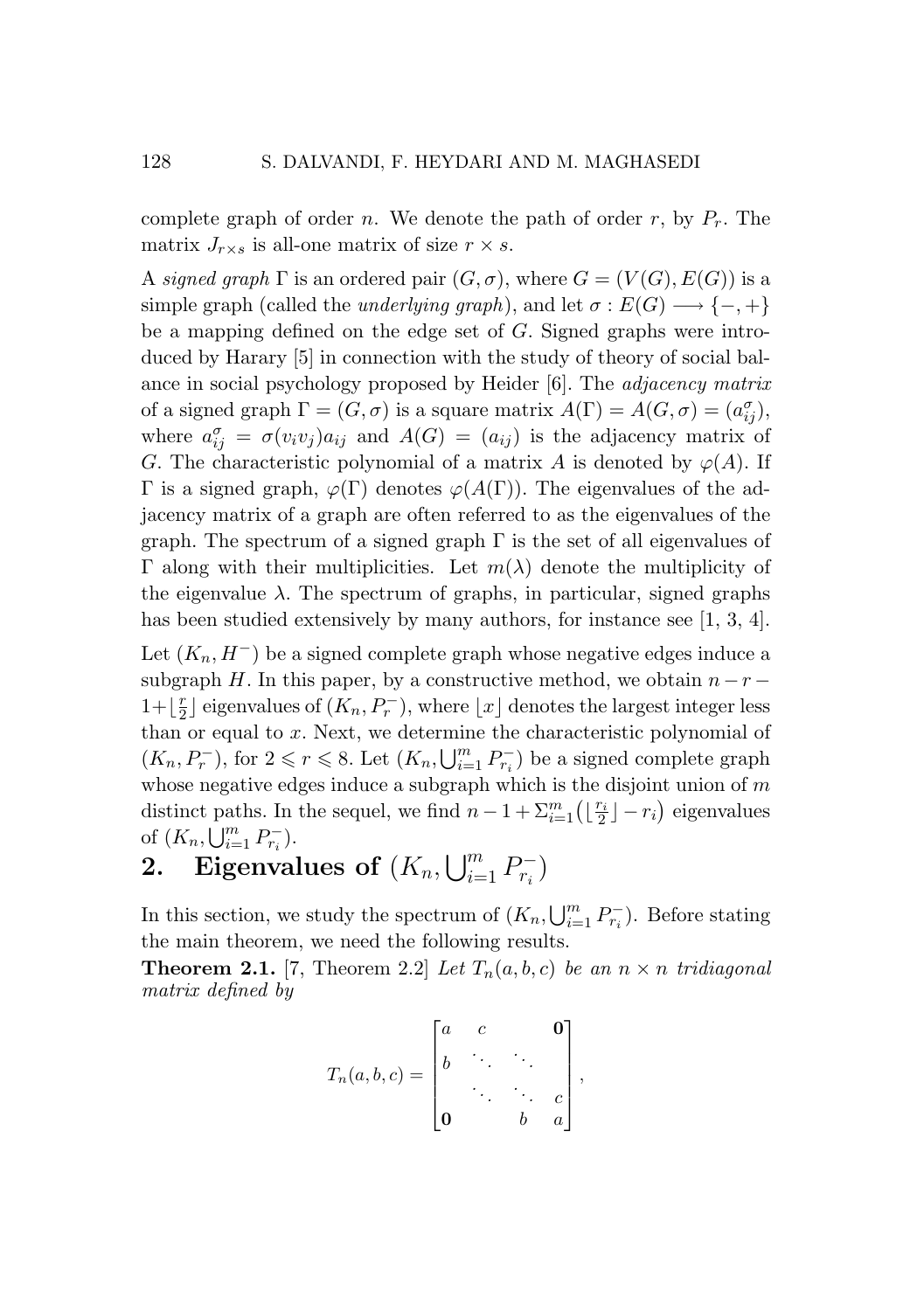*where*  $a, b, c \in \mathbb{R}$ *. Then the eigenvalues of*  $T_n(a, b, c)$  *are* 

$$
\lambda_k = a - 2\sqrt{bc} \cos \frac{k\pi}{n+1}, \text{ for } k = 1, \dots, n.
$$

**Theorem 2.2.** [8, Theorem 2] Let  $A_n(a, b, c)$  be an  $n \times n$  special tridi*agonal matrix defined by*

$$
A_n(a,b,c) = \begin{bmatrix} \sqrt{bc} + a & c & & & \\ & b & a & \cdots & \mathbf{0} \\ & & & \ddots & \ddots & \ddots \\ & & & & \ddots & \ddots & \ddots \\ & & & & & & \ddots & \ddots \\ & & & & & & & & 0 \\ & & & & & & & a & c \\ & & & & & & & b & a \end{bmatrix},
$$

*where*  $a, b, c \in \mathbb{R}$ *. Then the eigenvalues of*  $A_n(a, b, c)$  *are* 

$$
\lambda_k = a + 2\sqrt{bc} \cos \frac{(2k-1)\pi}{2n+1}, \text{ for } k = 1, \dots, n.
$$

Corollary 2.3. [2, Corollary 1] *Let*  $(K_n, H^-)$  *be a signed complete graph whose negative edges induce a subgraph H of order k < n. Then*

$$
\varphi(K_n, H^-) = (\lambda + 1)^{n-k-1} \varphi\left(\begin{bmatrix} A(K_k, H^-) & (n-k)J_{k\times 1} \\ J_{1\times k} & n-k-1 \end{bmatrix}\right),
$$

 $and so m(-1) \geq n - k - 1.$ 

Now, we prove the main results.

**Theorem 2.4.** *Let*  $\Gamma = (K_n, P_r^-)$  *be a signed complete graph. Then the following statements hold:*

- (*a*)  $-1$  *is an eigenvalue of*  $\Gamma$  *with the multiplicity at least*  $n r 1$ *.*
- (*b*) *If*  $r$  *is odd, then*  $\frac{r-1}{2}$  *eigenvalues of*  $\Gamma$  *are*

$$
\lambda_k = -1 - 4\cos\frac{2k\pi}{r+1}, \text{ for } k = 1, \ldots, \frac{r-1}{2}.
$$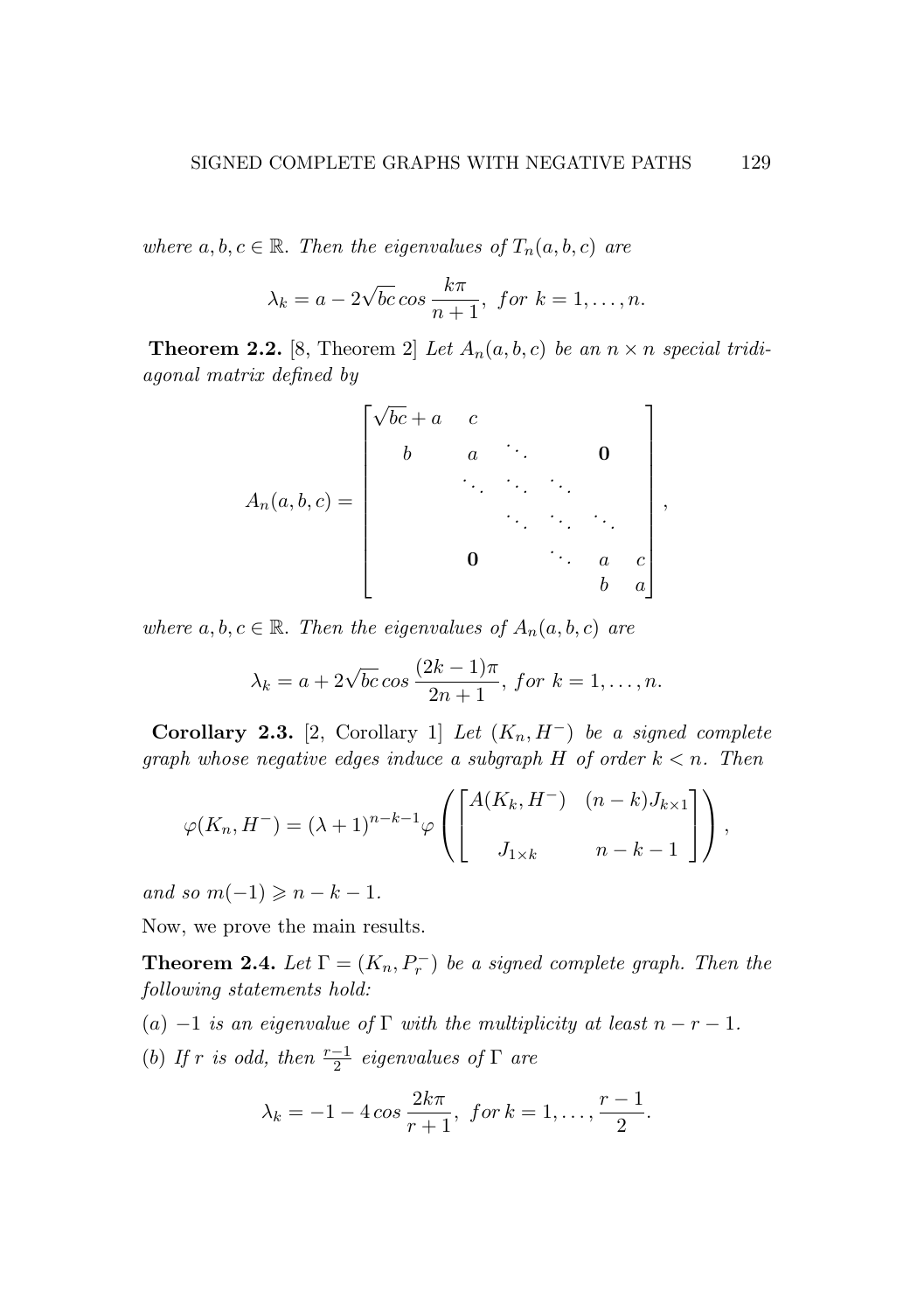(*c*) *If*  $r$  *is even, then*  $\frac{r}{2}$  *eigenvalues of*  $\Gamma$  *are* 

$$
\lambda_k = -1 + 4 \cos \frac{(2k-1)\pi}{r+1}, \text{ for } k = 1, \ldots, \frac{r}{2}.
$$

**Proof.** (*a*) If  $r < n$ , by Corollary 2.3, we have  $m(-1) \geq n-r-1$ . If  $r = n$ , there is nothing to proof.

For Parts  $(b)$  and  $(c)$ , we assume that  $r < n$ . The proof for the case  $r = n$  is similar. By Corollary 2.3, we have

$$
\varphi(K_n, P_r^-) = (\lambda + 1)^{n-r-1} \det D,
$$

where

$$
D = \begin{bmatrix} \lambda I_r - A(K_r, P_r^-) & (r - n)J_{r \times 1} \\ -J_{1 \times r} & \lambda + 1 + r - n \end{bmatrix}.
$$

Let

$$
\lambda I_r - A(K_r, P_r^-) = \begin{bmatrix} \lambda & 1 & & -1 \\ 1 & \ddots & \ddots & \\ & \ddots & \ddots & 1 \\ -1 & & 1 & \lambda \end{bmatrix}
$$

*.*

*.*

We apply finitely many elementary row and column operations on the matrix *D* to obtain the matrix  $\begin{bmatrix} A & B \\ 0 & C \end{bmatrix}$ 0 *C* 1 *,* where *C* is a tridiagonal matrix. (*b*) First, suppose that  $r \geq 7$ . Consider the matrix *D* and add the last *r* columns to the first column. This leads to the following matrix,

$$
D_{1} = \begin{bmatrix} \lambda + 3 - n & 1 & & & & & r - n \\ \lambda + 5 - n & \lambda & 1 & & -1 & & & r - n \\ \vdots & & 1 & \ddots & & & & \vdots \\ \lambda + 5 - n & & & & \ddots & & \vdots \\ \lambda + 3 - n & & -1 & & 1 & \lambda & & r - n \\ \lambda + 1 - n & & & & -1 & \lambda + 1 + r - n \end{bmatrix}
$$

Next, subtract the 2th row from all the lower rows except the last two rows and then subtract the first row from the *r*th row to obtain the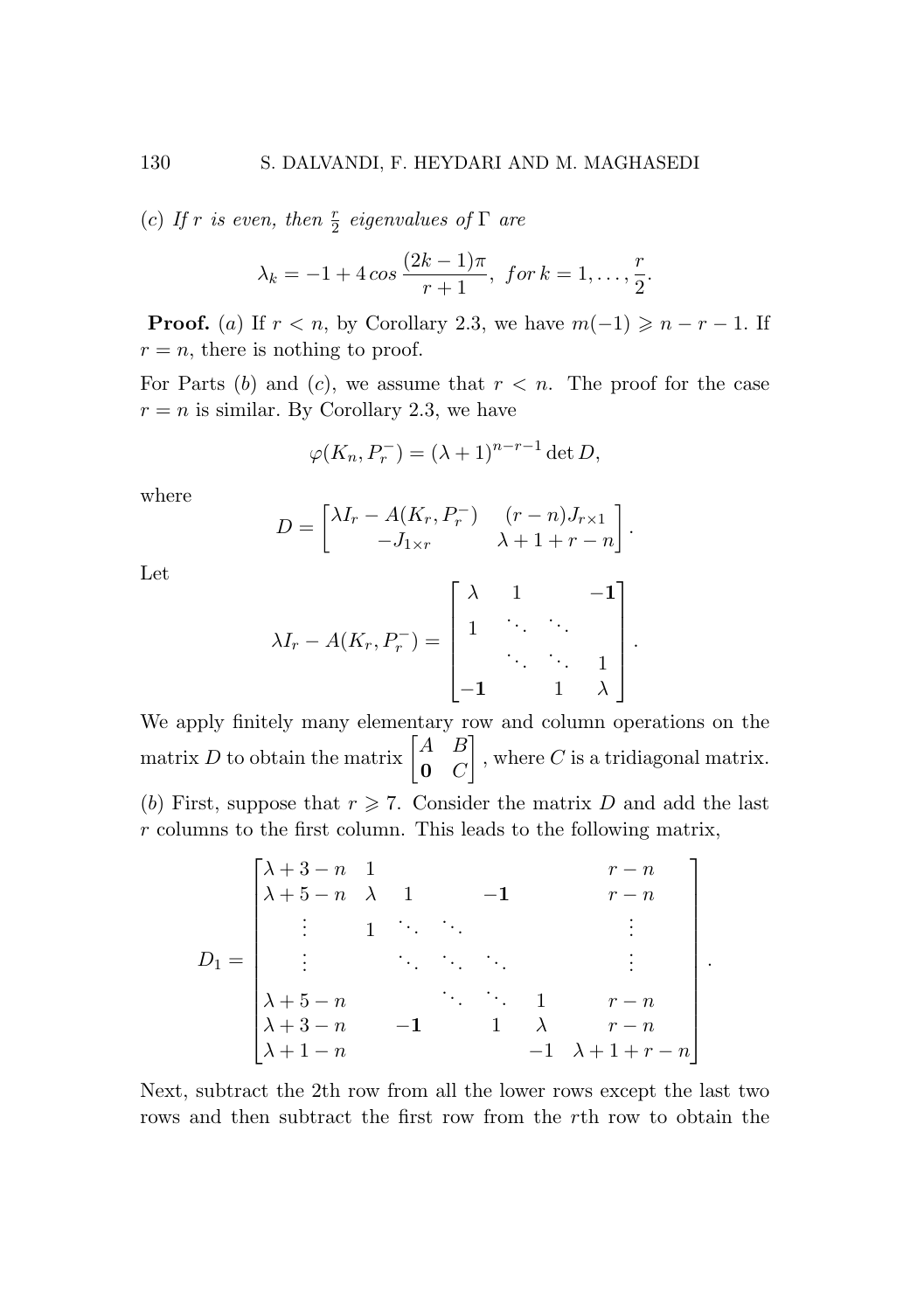following matrix, following matrix,

*D*<sup>2</sup> = *λ* + 3 *− n* 1 *−*1 *−*1 *· · · · · · · · · −*1 *r − n λ* + 5 *− n λ* 1 *−*1 *· · · · · · · · · −*1 *r − n* 0 *−λ* + 1 *λ −* 1 2 0 . *<sup>−</sup><sup>λ</sup> <sup>−</sup>* 1 0 *<sup>λ</sup>* + 1 ... <sup>0</sup> . . . . *<sup>−</sup>*2 2 ... ... . . . . . . . ... ... ... . . *<sup>−</sup><sup>λ</sup> <sup>−</sup>* <sup>1</sup> *<sup>−</sup>*<sup>2</sup> <sup>0</sup> ... ... <sup>2</sup> . 0 *−*2 0 2 *λ* + 1 0 *λ* + 1 *− n −*1 *−*1 *· · · · · · · · · · · · −*1 *λ* + 1 + *r − n D*<sup>2</sup> = *λ* + 3 *− n* 1 *−*1 *−*1 *· · · · · · · · · −*1 *r − n λ* + 5 *− n λ* 1 *−*1 *· · · · · · · · · −*1 *r − n* 0 *−λ* + 1 *λ −* 1 2 0 . . . *<sup>−</sup><sup>λ</sup> <sup>−</sup>* 1 0 *<sup>λ</sup>* + 1 ... <sup>0</sup> . . . . . . . . . *<sup>−</sup>*2 2 ... ... . . . . . . . . . . . . ... ... ... . . . . . . *<sup>−</sup><sup>λ</sup> <sup>−</sup>* <sup>1</sup> *<sup>−</sup>*<sup>2</sup> <sup>0</sup> ... ... <sup>2</sup> . . . 0 *−*2 0 2 *λ* + 1 0 *λ* + 1 *− n −*1 *−*1 *· · · · · · · · · · · · −*1 *λ* + 1 + *r − n* 

*.*

Now, add the  $(r-i)$ th column to the  $(i+1)$ th column,  $i = 1, \ldots, \frac{r-3}{2}$ . Next, subtract the *i*th row from the  $(r + 1 - i)$ th row, for  $i = 3, \ldots, \frac{r-1}{2}$ . Hence one can obtain the following matrix, one can obtain the following matrix, Now, add the  $(r-i)$ th column to the  $(i+1)$ th column,  $i = 1, \ldots, \frac{r-3}{2}$ subtract the *i*th row from the  $(r + 1 - i)$ th row, for  $i = 3, \ldots, \frac{r-1}{2}$ 

$$
D_3 = \begin{bmatrix} \lambda + 3 - n & X_1 & -J_{1 \times \frac{r-1}{2}} & r - n \\ \lambda + 5 - n & X_2 & -J_{1 \times \frac{r-1}{2}} & r - n \\ 0_{\frac{r-5}{2} \times 1} & Y_{\frac{r-5}{2} \times \frac{r-1}{2}} & 0_{\frac{r-5}{2} \times \frac{r-1}{2}} & 0_{\frac{r-5}{2} \times 1} \\ 0 & X_3 & X_4 & 0 \\ 0_{\frac{r-1}{2} \times 1} & 0_{\frac{r-1}{2}} & \lambda I - T_{\frac{r-1}{2}} & 0_{\frac{r-1}{2} \times 1} \\ \lambda + 1 - n & X_5 & -J_{1 \times \frac{r-1}{2}} & \lambda + 1 + r - n \end{bmatrix},
$$

where where

$$
Y = \begin{bmatrix} -\lambda + 1 & \lambda - 1 & 2 \\ -\lambda - 1 & 0 & \lambda + 1 & \ddots & \mathbf{0} \\ \vdots & -2 & 2 & \ddots & \ddots \\ \vdots & \vdots & & \ddots & \ddots & \ddots \\ -\lambda - 1 & -2 & \mathbf{0} & 2 & \lambda + 1 & 2 \end{bmatrix},
$$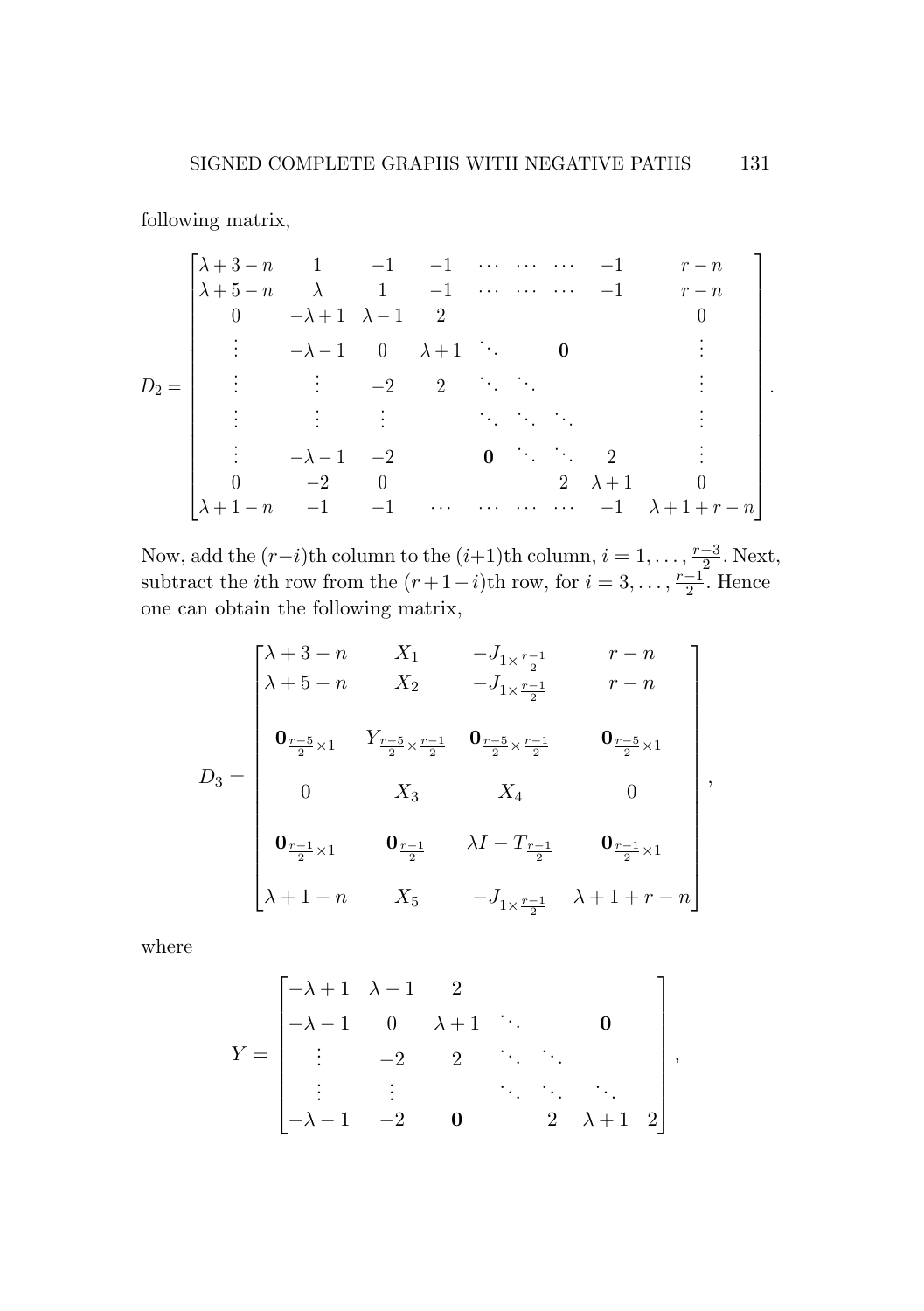and and and

$$
X_1 = \begin{bmatrix} 0 & -2 & \cdots & -2 & -1 \end{bmatrix}_{1 \times \frac{r-1}{2}},
$$
  
\n
$$
X_2 = \begin{bmatrix} \lambda - 1 & 0 & -2 & \cdots & -2 & -1 \end{bmatrix}_{1 \times \frac{r-1}{2}},
$$
  
\n
$$
X_3 = \begin{bmatrix} -\lambda - 1 & -2 & 0 & \cdots & 0 & 4 & \lambda + 1 \end{bmatrix}_{1 \times \frac{r-1}{2}},
$$
  
\n
$$
X_4 = \begin{bmatrix} 2 & 0 & \cdots & 0 \end{bmatrix}_{1 \times \frac{r-1}{2}},
$$
  
\n
$$
X_5 = \begin{bmatrix} -2 & \cdots & -2 & -1 \end{bmatrix}_{1 \times \frac{r-1}{2}}.
$$

Also,  $T_{\frac{r-1}{2}} = T_{\frac{r-1}{2}}(-1, -2, -2)$ , see Theorem 2.1. Note that if  $r =$ 7, then  $X_2 = [\lambda - 1 \ 0 \ -1], X_3 = [-\lambda - 1 \ 2 \ \lambda + 1]$  and  $Y = [-\lambda + 1 \ \lambda - 1 \ 2]$ . If  $r = 9$ , then we have  $X_3 = [-\lambda - 1 \ -2 \ 4 \ \lambda + 1].$ Now, apply the cyclic permutation  $(1, 2, \ldots, r + 1)$  on the index of columns and rows of *D*3*.* This leads to the following matrix, columns and rows of *D*3*.* This leads to the following matrix, columns and rows of *D*3*.* This leads to the following matrix, Also,  $T_{\frac{r-1}{2}} = T_{\frac{r-1}{2}}(-1, -2, -2)$ , see Theorem 2.1. Note that 7, then  $X_2 = [\lambda - 1 \ 0 \ -1]$ ,  $X_3 = [-\lambda - 1 \ 2 \ \lambda + 1]$  and  $[-\lambda + 1 \ \lambda - 1 \ 2]$ . If  $r = 9$ , then we have  $X_3 = [-\lambda - 1 \ -2 \ 4 \ \lambda]$ Also,  $T_{\frac{r-1}{2}} = T_{\frac{r-1}{2}}(-1, -2, -2)$ , see Theorem 2.1. Note that if *r* 7, then  $X_2 = [\lambda - 1 \ 0 \ -1], X_3 = [-\lambda - 1 \ 2 \ \lambda + 1]$  and  $Y = [-\lambda + 1 \ \lambda - 1 \ 2]$ . If  $r = 9$ , then we have  $X_3 = [-\lambda - 1 \ -2 \ 4 \ \lambda + 1].$ 

$$
D_4 = \begin{bmatrix} \lambda + 1 + r - n & \lambda + 1 - n & X_5 & -J_{1 \times \frac{r-1}{2}} \\ r - n & \lambda + 3 - n & X_1 & -J_{1 \times \frac{r-1}{2}} \\ r - n & \lambda + 5 - n & X_2 & -J_{1 \times \frac{r-1}{2}} \end{bmatrix}
$$
  
\n
$$
D_4 = \begin{bmatrix} 0 & \lambda + 3 - n & X_1 & -J_{1 \times \frac{r-1}{2}} \\ 0 & \lambda + 5 - n & X_2 & -J_{1 \times \frac{r-1}{2}} \\ 0 & \lambda + 5 - n & X_3 & X_4 \\ 0 & 0 & X_3 & X_4 \\ 0 & 0 & 0 & X_3 & X_4 \\ 0 & \frac{r-1}{2} \times 1 & 0 & \frac{r-1}{2} & \lambda I - T_{\frac{r-1}{2}} \end{bmatrix}
$$

*.*

Let  $D_5$  be the principle submatrix of  $D_4$  over the rows and columns  $1, 2, \ldots, \frac{r+3}{2}$ . Therefore the following holds:

$$
\varphi(K_n, P_r^-) = (\lambda + 1)^{n-r-1} \det(\lambda I - T_{\frac{r-1}{2}}) \det D_5.
$$

If *r <* 7, then we apply elementary row and column operations on the If*r <* 7, then we apply elementary row and column operations on the If *r <* 7, then we apply elementary row and column operations on the matrix *D* as we did above, one can see that matrix *D* as we did above, one can see that matrix*D*as we did above, one can see that

$$
\varphi(K_n, P_5^-) = (\lambda + 1)^{n-6} \det(\lambda I - T_2) \det \begin{bmatrix} \lambda + 6 - n & \lambda + 1 - n & -2 & -1 \\ 5 - n & \lambda + 3 - n & 0 & -1 \\ 5 - n & \lambda + 5 - n & \lambda - 1 & 1 \\ 0 & 0 & 3 - \lambda & \lambda - 1 \end{bmatrix},
$$
\n(1)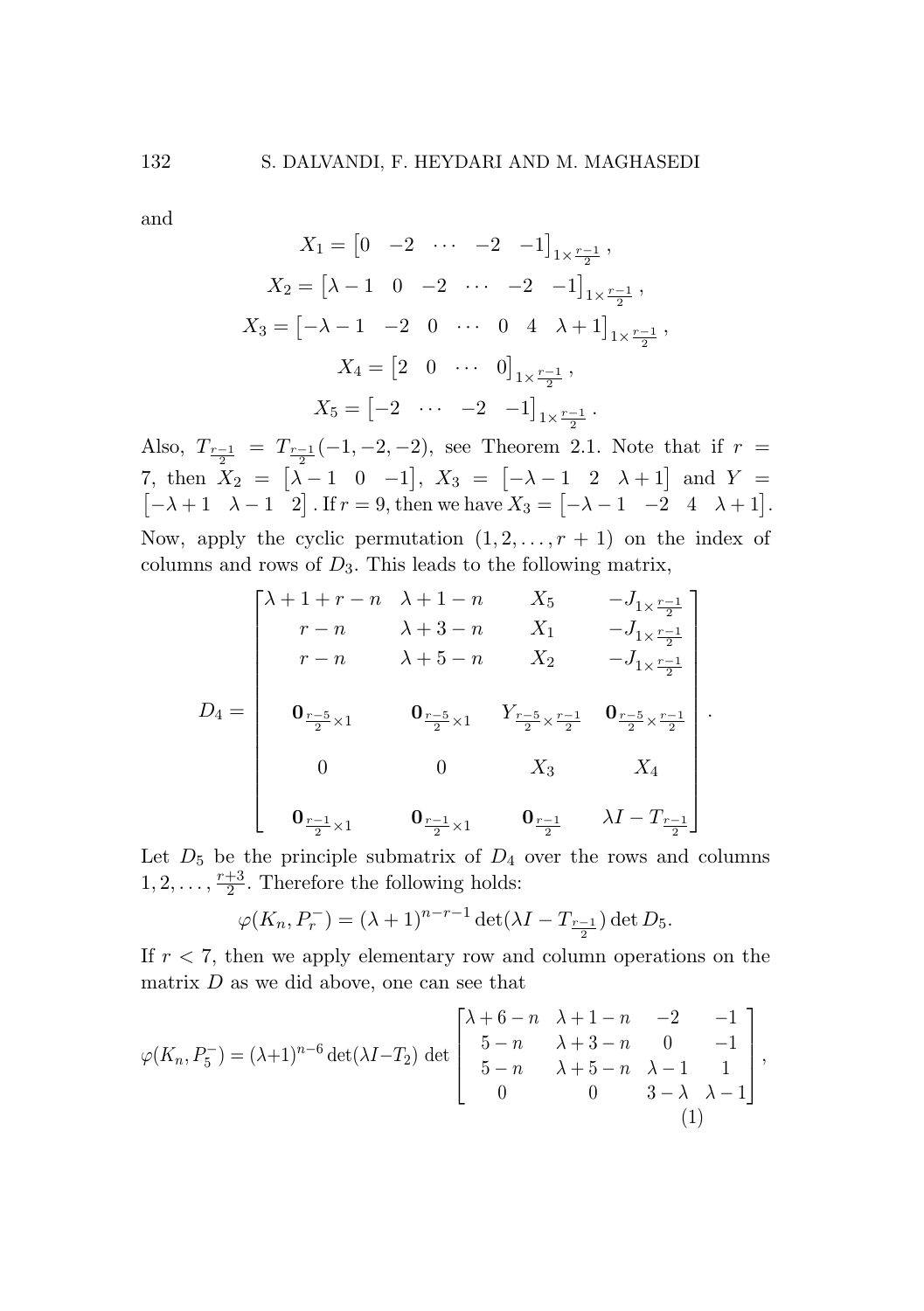and and

$$
\varphi(K_n, P_3^-) = (\lambda + 1)^{n-4}(\lambda + 1) \det \begin{bmatrix} \lambda + 4 - n & \lambda + 1 - n & -1 \\ 3 - n & \lambda + 3 - n & 1 \\ 3 - n & \lambda + 5 - n & \lambda \end{bmatrix}, (2)
$$

where  $T_2 = T_2(-1, -2, -2)$ . So, by Theorem 2.1, the proof of Part (b) is complete. is complete.

(*c*) By a similar argument as we did in Part (*b*), one can obtain the (*c*) By a similar argument as we did in Part (*b*), one can obtain the following matrix which is equivalent to the matrix *D*, when  $r \geq 6$ .

$$
D_4' = \begin{bmatrix} \lambda + 1 + r - n & \lambda + 1 - n & -2J_{1 \times \frac{r-2}{2}} & -J_{1 \times \frac{r}{2}} \\ r - n & \lambda + 3 - n & X_1' & -J_{1 \times \frac{r}{2}} \\ r - n & \lambda + 5 - n & X_2' & -J_{1 \times \frac{r}{2}} \\ 0_{\frac{r-6}{2} \times 1} & 0_{\frac{r-6}{2} \times 1} & Y_{\frac{r-6}{2} \times \frac{r-2}{2}} & 0_{\frac{r-6}{2} \times \frac{r}{2}} \\ 0 & 0 & X_3' & X_4' \\ 0_{\frac{r}{2} \times 1} & 0_{\frac{r}{2} \times 1} & 0_{\frac{r}{2} \times \frac{r-2}{2}} & \lambda I - A_{\frac{r}{2}} \end{bmatrix},
$$

where  $A_{\frac{r}{2}} = A_{\frac{r}{2}}(-1, -2, -2)$ , see Theorem 2.2. Also

$$
X'_1 = \begin{bmatrix} 0 & -2 & \cdots & -2 \end{bmatrix}_{1 \times \frac{r-2}{2}},
$$
  
\n
$$
X'_2 = \begin{bmatrix} \lambda - 1 & 0 & -2 & \cdots & -2 \end{bmatrix}_{1 \times \frac{r-2}{2}},
$$
  
\n
$$
X'_3 = \begin{bmatrix} -\lambda - 1 & -2 & 0 & \cdots & 0 & 2 & \lambda + 3 \end{bmatrix}_{1 \times \frac{r-2}{2}},
$$
  
\n
$$
X'_4 = \begin{bmatrix} 2 & 0 & \cdots & 0 & \end{bmatrix}_{1 \times \frac{r}{2}}.
$$

Note that if  $r = 6$ , then we have  $X'_2 = \begin{bmatrix} \lambda - 1 & 0 \end{bmatrix}$ ,  $X'_3 = \begin{bmatrix} 1 - \lambda & \lambda + 1 \end{bmatrix}$ and also the matrices  $\mathbf{0}_{\frac{r-6}{2} \times 1}$ ,  $Y_{\frac{r-6}{2} \times \frac{r-2}{2}}$ ,  $\mathbf{0}_{\frac{r-6}{2} \times \frac{r}{2}}$  are removed. If  $r = 8$ , then  $X'_3 = [-\lambda - 1 \quad 0 \quad \lambda + 3]$ , and if  $r = 10$ , then  $X'_3 = [-\lambda - 1 \quad -2 \quad 2 \quad \lambda + 3]$ . Let  $D_5'$  be the principle submatrix of  $D_4'$  over the rows and columns 1, 2,  $\dots$ ,  $\frac{r+2}{2}$ . Then the following holds:

$$
\varphi(K_n, P_r^-) = (\lambda + 1)^{n-r-1} \det(\lambda I - A_{\frac{r}{2}}) \det D'_5.
$$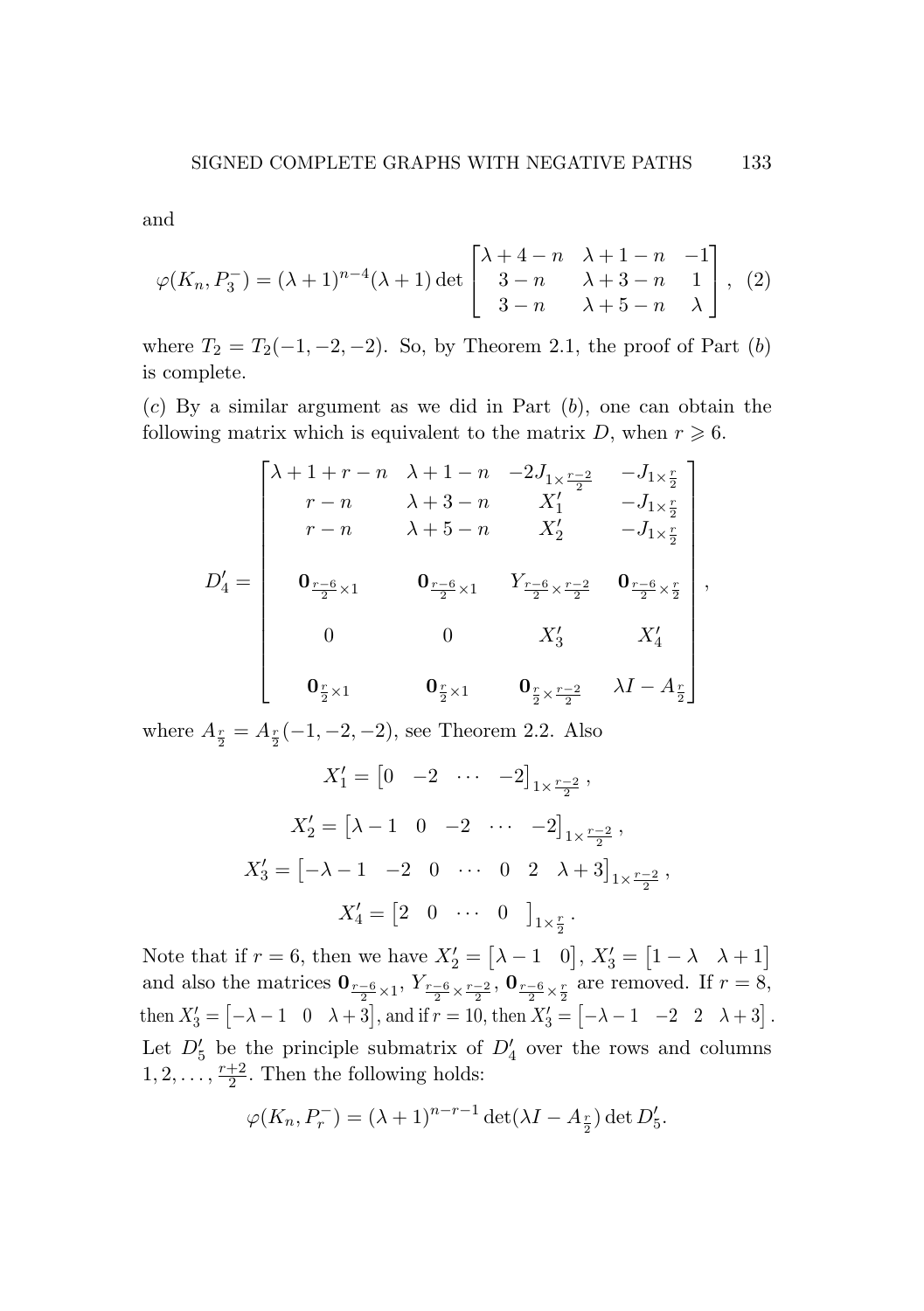Similarly, if *r <* 6, then one can see that

$$
\varphi(K_n, P_4^-) = (\lambda + 1)^{n-5} \det(\lambda I - A_2) \det \begin{bmatrix} \lambda + 5 - n & \lambda + 1 - n & -2 \\ 4 - n & \lambda + 3 - n & 0 \\ 4 - n & \lambda + 5 - n & \lambda + 1 \end{bmatrix},
$$
\n(3)

and

$$
\varphi(K_n, P_2^-) = (\lambda + 1)^{n-3} (\lambda - 1) \det \begin{bmatrix} \lambda + 3 - n & \lambda + 1 - n \\ 2 - n & \lambda + 3 - n \end{bmatrix}, \quad (4)
$$

where  $A_2 = A_2(-1, -2, -2)$ . Hence by Theorem 2.2, the proof of Part  $(c)$  is complete.  $\square$ 

By a similar argument as we did in the proof of Theorem 2.4, we can find  $n-1+\sum_{i=1}^{m}(\lfloor \frac{r_i}{2} \rfloor - r_i)$  eigenvalues of  $(K_n, \bigcup_{i=1}^{m} P_{r_i}^{-})$ .

**Corollary 2.5.** *Let*  $\Gamma = (K_n, \bigcup_{i=1}^m P_{r_i}^-)$  *be a signed complete graph. Then the following statements hold:*

 $(a)$  −1 *is an eigenvalue of*  $\Gamma$  *with the multiplicity at least*  $n - 1 - \sum_{i=1}^{m} r_i$ *.* 

(*b*) *If*  $r_i$  *is odd*  $(1 \leq i \leq m)$ *, then*  $\frac{r_i - 1}{2}$  *eigenvalues of*  $\Gamma$  *are* 

$$
\lambda_k = -1 - 4 \cos \frac{2k\pi}{r_i + 1}, \text{ for } k = 1, \dots, \frac{r_i - 1}{2}.
$$

(*c*) *If*  $r_i$  *is even*  $(1 \leq i \leq m)$ *, then*  $\frac{r_i}{2}$  *eigenvalues of*  $\Gamma$  *are* 

$$
\lambda_k = -1 + 4 \cos \frac{(2k-1)\pi}{r_i+1}, \text{ for } k = 1, \ldots, \frac{r_i}{2}.
$$

In the sequel we would like to determine  $\varphi(K_n, P_r^-)$ , for  $2 \le r \le 8$ . By Equations  $(1)$ ,  $(2)$ ,  $(3)$ ,  $(4)$  and what we did in the proof of Theorem 2.4, we have the following result.

Corollary 2.6. *The characteristic polynomials of signed complete graphs*  $(K_n, P_r^-)$ , for  $r = 2, 3, 4, 5, 6, 7, 8$  are as follows:

$$
\varphi(K_n, P_2^-) = (\lambda + 1)^{n-3} (\lambda - 1) (\lambda^2 + (4 - n)\lambda + 7 - 3n),
$$
  

$$
\varphi(K_n, P_3^-) = (\lambda + 1)^{n-3} (\lambda^3 + (3 - n)\lambda^2 + (3 - 2n)\lambda + 7n - 23),
$$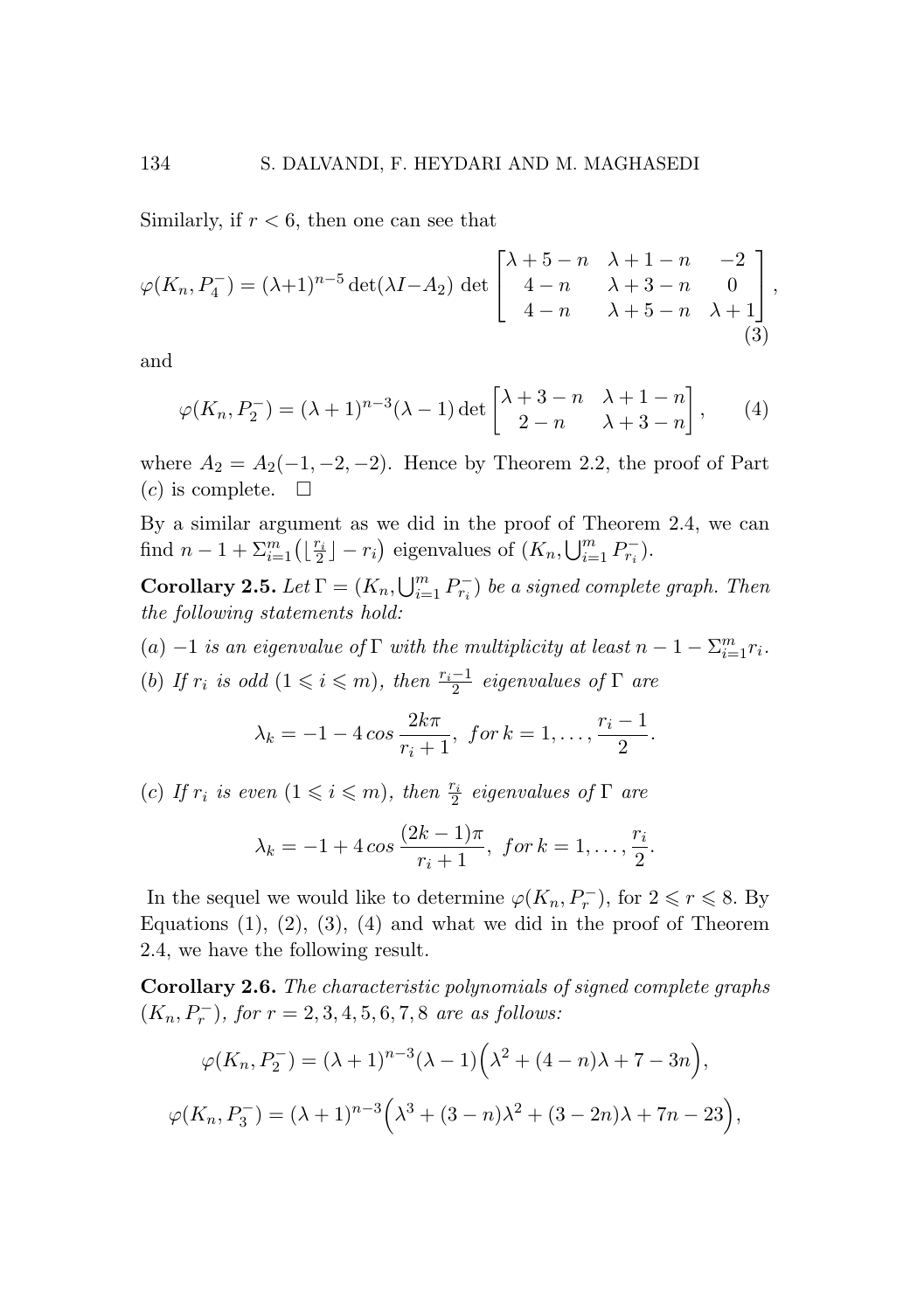$$
\varphi(K_n, P_4^-) = (\lambda + 1)^{n-5} (\lambda^2 - 5) \left( \lambda^3 + (5 - n)\lambda^2 + (15 - 4n)\lambda + n - 5 \right),
$$
  

$$
\varphi(K_n, P_5^-) = (\lambda + 1)^{n-5} (\lambda - 1) (\lambda + 3) \left( \lambda^3 + (3 - n)\lambda^2 + (7 - 2n)\lambda + 11n - 51 \right),
$$
  

$$
\varphi(K_n, P_6^-) = (\lambda + 1)^{n-7} \prod_{k=1}^3 (\lambda - \lambda_k) \left( \lambda^4 + (6 - n)\lambda^3 + (24 - 5n)\lambda^2 + (n - 6)\lambda + 13n - 73 \right),
$$

 $where \lambda_k = -1 + 4 \cos \frac{(2k-1)\pi}{7}.$ 

$$
\varphi(K_n, P_7^-) = (\lambda + 1)^{n-8} \prod_{k=1}^3 (\lambda - \lambda_k) f(\lambda),
$$

 $where \lambda_k = -1 - 4 \cos \frac{2k\pi}{8}$  *and* 

$$
f(\lambda) = \lambda^5 + (5-n)\lambda^4 + (18-4n)\lambda^3 + (10n-54)\lambda^2 + (28n-179)\lambda + 113-17n.
$$
  

$$
\varphi(K_n, P_8^-) = (\lambda + 1)^{n-9} \prod_{k=1}^4 (\lambda - \lambda_k) g(\lambda),
$$

 $where \lambda_k = -1 + 4 \cos \frac{(2k-1)\pi}{9}$  *and* 

$$
g(\lambda) = \lambda^5 + (7 - n)\lambda^4 + (34 - 6n)\lambda^3 + 6\lambda^2 + (30n - 211)\lambda + 9n - 61.
$$

### Acknowledgements Acknowledgements

The authors would like to express their deep gratitude to the referees The authors would like to express their deep gratitude to the referees for their careful reading. for their careful reading.

# References References

- [1] S. Akbari, F. Belardo, F. Heydari, M. Maghasedi, and M. Souri, On the [1] S. Akbari, F. Belardo, F. Heydari, M. Maghasedi, and M. Souri, On the largest eigenvalue of signed unicyclic graphs, *Linear Algebra and its Ap-*largest eigenvalue of signed unicyclic graphs, *Linear Algebra and its Applications*, 581 (2019), 145-162. *plications*, 581 (2019), 145-162.
- [2] S. Akbari, S. Dalvandi, F. Heydari, and M. Maghasedi, On the eigenvalues [2] S. Akbari, S. Dalvandi, F. Heydari, and M. Maghasedi, On the eigenvalues of signed complete graphs, *Linear and Multilinear Algebra*, 67 (2019), 433- of signed complete graphs, *Linear and Multilinear Algebra*, 67 (2019), 433- 441. 441.